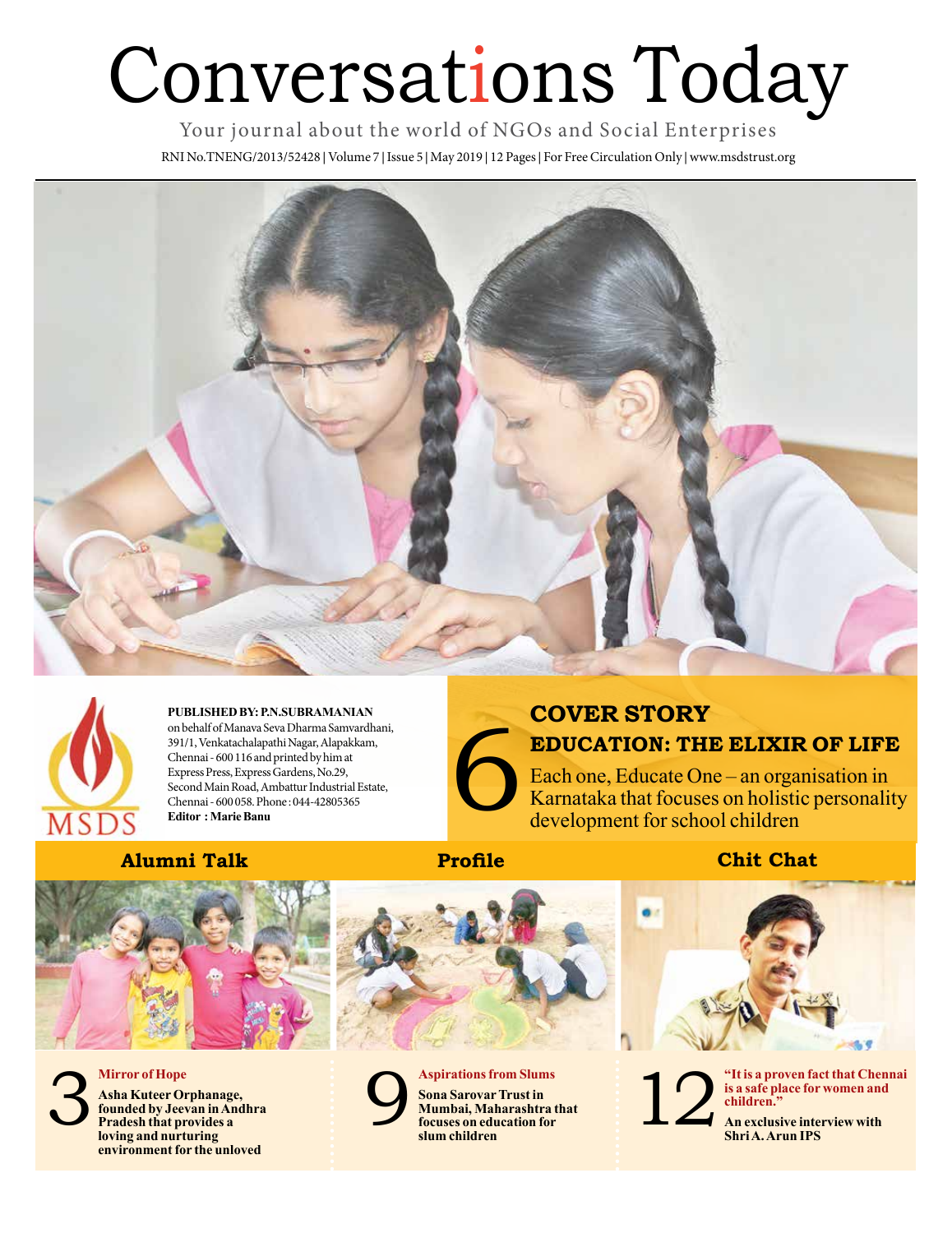### **Focus 2**



## **FROM THE EDITOR**

**Dear Reader,**

When we say that nature is wise, one of the things that we refer to is the bond between a mother and her children.

The love of a mother knows no bounds and at times a woman, who is not biologically related to the children, but nevertheless cares for them, is also referred to as their mother.

Mythology and religion make multiple references to the unconditional love between a mother and her child, and the power of motherhood in general. While there are certain natural qualities which are imbibed by a woman on acquiring motherhood, there are also few qualities – responsibility, selfless love, patience, and empathy– which are required for becoming a good mother.

A mother is a child's first teacher, first guide and first friend. She is the epitome of love, affection, sacrifice and generosity. As much as our father is important, it's our mother who literally give us our lives and do most of the parenting during our early years.

It's not about whose role is bigger or better as both parents influence our lives and each one's influence is distinct from the other.

As we celebrate Mother's Day, let us honour the women who shaped us, nurtured us, taught us and showed us what life and love are about.

**Marie Banu**

## **EDITORIAL**

**Latha Suresh Marie Banu**

# **Being Deliberately Developmental**



**T**his term is coined by Robert<br>
Kegan & Lisa Lahey, authors of the book " An Everyone Culture." The authors use the term Deliberately Developmental Organisations (DDO) to describe companies that invest in their people's personal growth alongside performance pursuits. In this article, the term is extended at an individual level.

An individual who is deliberately developmental, manages to hold achievement and personal development together by keeping an eye on the bigger picture and thinking about the values and unconscious needs underpinning what s/he is pursuing.

In day to day life, one can get immersed in "running the race". It is about moving from one milestone to another. It could be about acquiring,

of achieving and of being seen and heard.

No sooner we choose to be deliberately developmental, then we are running the race yet we can simultaneously "switch on" the awareness of why, what and how of our actions. This is a conscious process of going beneath habits and challenging oneself to accept one's shadow/limiting mindset and stop blaming others, and external factors.

Kegan and Lahey say, "PAIN + REFLECTION = PROGRESS. For development to occur, the individual should feel some pain – pain to question, examine, test, and consider their own limitations and the consequences of those limitations.

The book refers to "Working on your backhand" as a term to help individuals confront and conquer mindsets, that are holding them back

from greatness. Being deliberately developmental means, individuals challenge rather than avoid or hide their backhands and reflect when they miss these practice opportunities. A deliberately developmental individual opens up dialogue with others to seek feedback and creates stretch in what they regularly do.

The authors also refer to people typically performing two jobs: the one they are paid for and a hidden one of trying to look good by covering up mistakes, managing expectations, and pretending to have answers. Being deliberately developmental stops energy loss and the drain that happens because of the two jobs. Individuals can instead use their energies to see possibilities hidden in their limitations!

#### *Yours Energetically*

*Ms. Bhuvaneshwari Ravi is trainer, facilitator and coach of the Positive Energy (PE) program. She is a spiritual seeker with a vision of transforming her own energy state from surviving to being. In this journey she has gathered deep insights and is continuously working towards creating a pathway for more seekers. With years of exposure to spiritual practices like yoga, reiki, and personal development interventions like coaching, she is working in the Organization Development and Leadership Development space.* 

*She can be contacted at bhuvaneshwari@teamthink.co.in for arranging Positive Energy training and Coaching sessions.*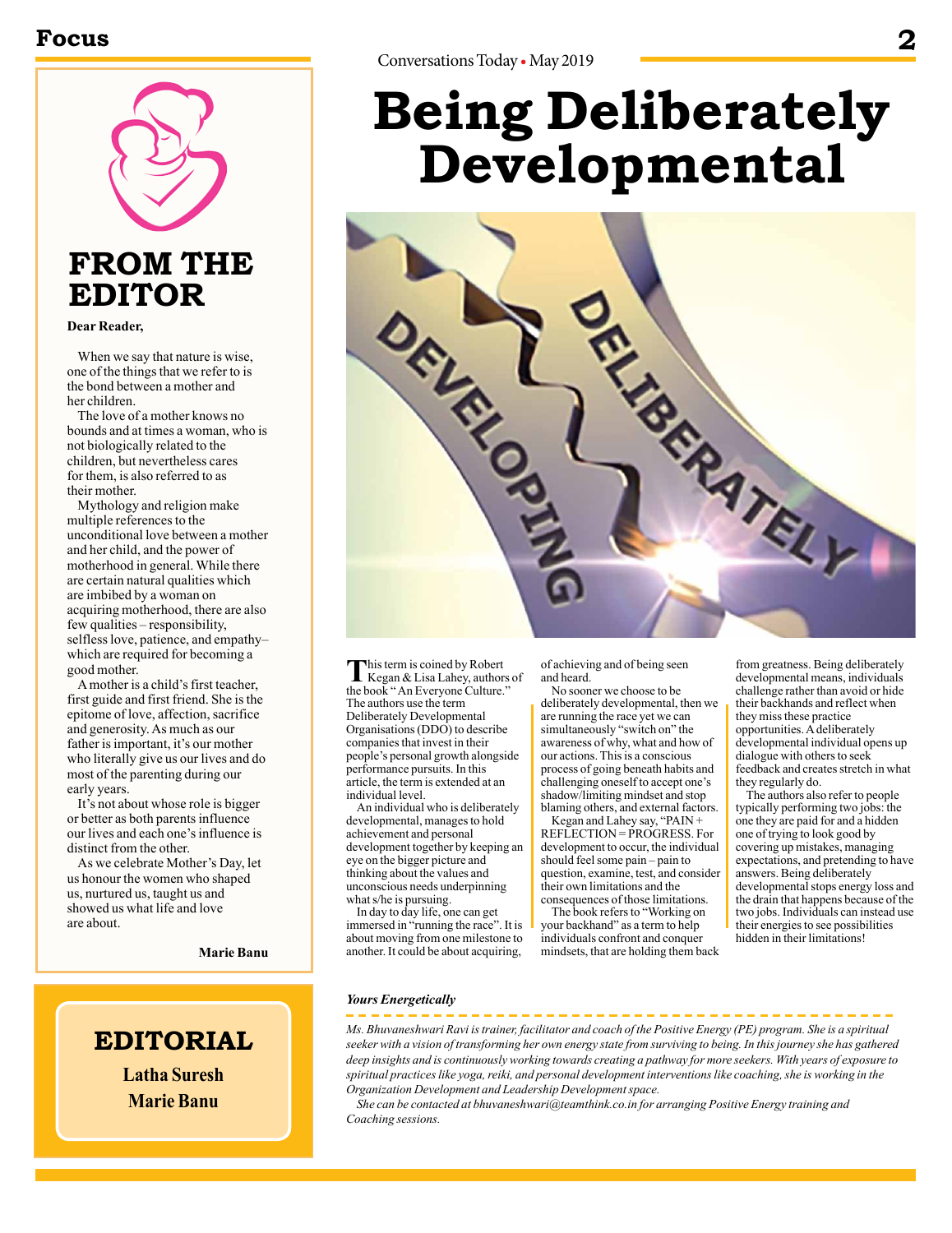# **MIRROR OF HOPE**

A third of India's enormous<br>
population comprises children. A study by a leading international children's charity found that around 20 million children in India are orphans. The disturbing fact is that out of these, the study finds that only about 0.3% of them actually have deceased parents. The rest are orphans by abandonment. Poverty is a major reason why so many parents are driven to make this decision. Children who are left with no protective systems caring for them, often end up victims of more poverty, child labour and trafficking.

As it happens, the most healing hands are the ones that know pain, all too well. For Jeevan, founder of Asha Kuteer Orphanage, his lonely and "unloving" home environment became his biggest motivation to bring children who are born under worse circumstances, into a loving, nurturing home. Born and raised in a small village in Krishna District in Andhra Pradesh, Jeevan, the eldest of three siblings, often felt his parents favored his other siblings over him. He completed a course on Computers at the local Polytechnic college, but for unavoidable reasons could not pursue a career in the same field. He worked as a medical transcriptionist for a few years. He battled with severe depression, his girlfriend at the time left him and the medications he was taking for his depression rendered him unable to take on a full-time job because he was sleeping till late into the day. His already strained relations with his parents worsened. It was when he hit rock bottom that he had an epiphany. "I thought, why should I run after people for love? I will instead give it to someone who needs it especially," says Jeevan. He decided he would provide a caring, empathetic home for children who knew neither.

"When I started Asha Kuteer, I didn't have any experience or training to build an organization," says Jeevan, "I learned through trial and error. Most of us think providing physical comforts is the bulk of parenting. We forget just how important emotional support is for a child." He provides an example, "We have a girl in our orphanage who witnessed the horrific burning of her mother by a neighbour. After receiving her into our care, we realized she had no control of her bowel movements. At least thrice a week we would receive complaints from her school for this. The trauma had affected her physical and mental wellbeing. We gave her as much love and support as we could and within six to eight months, the complaints drastically reduced." Started in January 2013, Asha Kuteer currently runs three homes in Hyderabad housing a total of 75 children. While basic supplies of food, clothing and school supplies are being donated by generous individuals, the organization constantly struggles to find regular funding.



*"The CSIM course gave me great insights into what other NGOs around the country are doing. What stood out for me was "harnessing the power of technology for social good."*

In 2018, Jeevan joined the 16th batch of the Hyderabad chapter of CSIM's Certificate Programme in Social Entrepreneurship. He says, "The CSIM course gave me great insights into what other NGOs around the country are doing. What stood out for me was "harnessing the power of technology for social good".

While he has been continuously learning and streamlining the work of Asha Kuteer to make it sustainable, Jeevan still faces challenges every day. He highlights a few, saying "First, helping our children overcome a tragedy. We have children who have seen their mothers burnt alive, or forced into prostitution. Sometimes, I have no words to even console them. Secondly, finding funds. My wife and I have used up our life's savings on building these homes, and we work every day to bring in the required money. Thirdly, it's tough to find compassionate and capable staff. We previously had single mothers on our staff, but due to their bad experiences in life, they were spreading negativity

among our children as well."

As per government rules, orphanages like Asha Kuteer can only admit children between the ages 6-18 years in their care. While none of the 75 children under his care are old enough to leave the home anytime soon, Jeevan is hopeful about their future. Asha Kuteer also runs a home for the visually impaired college going boys.

 When asked what his aspirations for them are, he emphatically states, "I have no aspirations for the children. They have big dreams of their own which I'll only be too happy to assist them with.

We do not insist on any one career path for them. Recently, one of our girls got selected to play for the Telengana Team at the National Roller Hockey games." Pride is evident when he shares this news.

Jeevan credits his wife Mercy for making his dreams come true. "Without my wife, Asha Kuteer would merely be a hostel," he says. "She bore with me as I suffered my depression. She cared for and nurtured our kids when I had to run

administrative errands and fund raising work, away from home. The only other people who have extended their immense support are my board members," says Jeevan.

"Hope is VITAL for survival," says Jeevan. When he was going through some of his roughest times, he kept a small mirror under his pillow. Every morning before even opening his eyes, he would bring the mirror up to his face, open his eyes and say to himself: "I love you Jeevan". "It was hard because I didn't love myself, but it gave me my last string of hope," he says. Jeevan believes that in service of the children, he has found healing for himself. "When in depression, one tends to think only of one's own problems. However, as I started learning about each of the kids' tragedies, my own problems seemed to fade away. Thinking about the kids, their needs, their education and their problems has made me a less selfcentered person on the whole."

Jeevan's vision for Asha Kuteer is, "To see desperate and disadvantaged children grow to be valued members of society with a promising future and a memorable past, empowering them to lead productive lives beyond the orphanage and to become contributing members of society and leaders of the next generation."

We wish him the very best.

**–Archanaa Ramesh**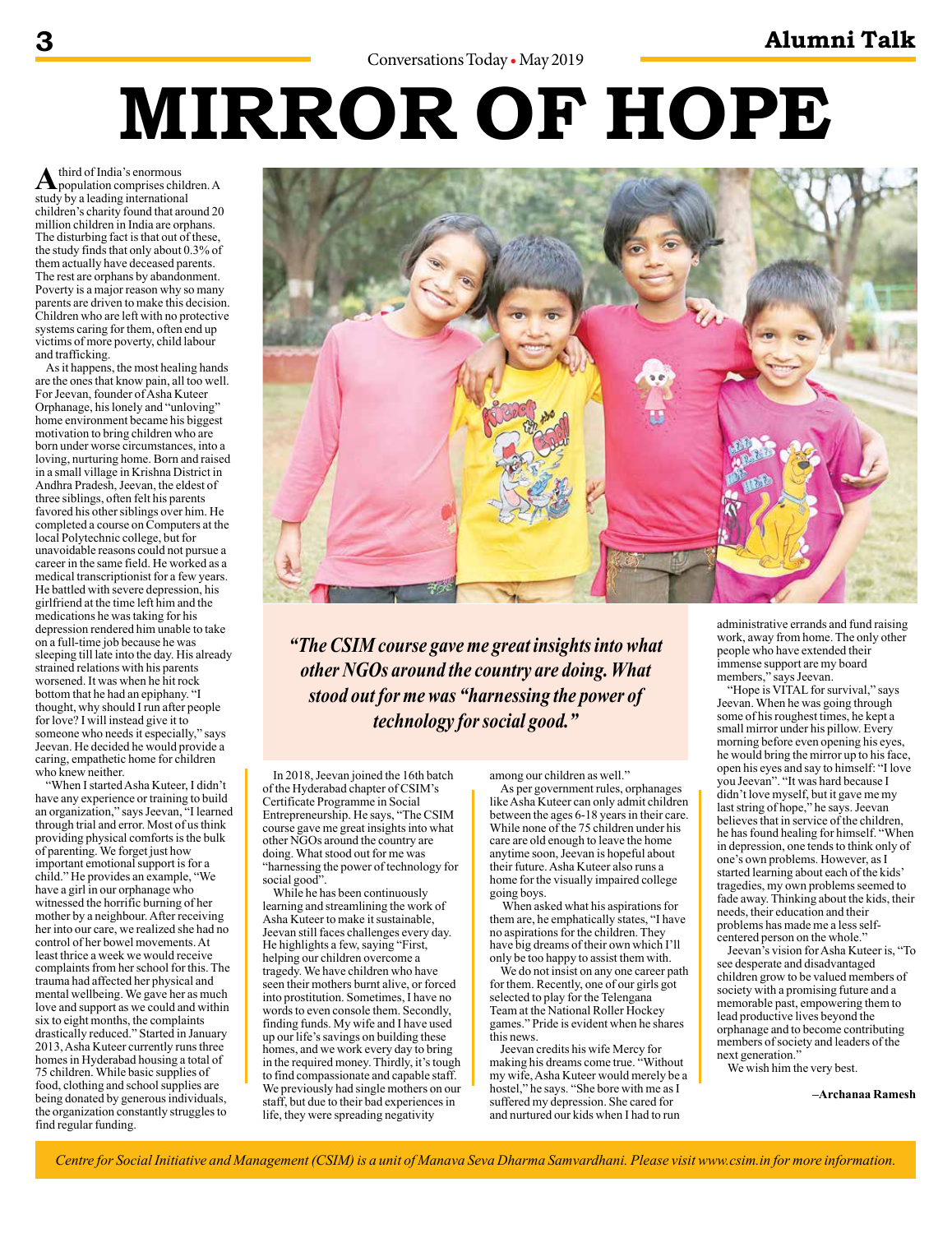# **Leader & Leadership Matters…**

*15. Task Involvement : passion unleashed in deep dive*



*Meaning of Task Involvement in Leadership: The Leader goes into details of his/her job and has a clear understanding of all related aspects. (LOI, www.discoverself.com ). Task Involvement is a state in which the individual's goal is to demonstrate mastery of a task or personal improvement relative to self-referenced criteria, such as improving on their previous personal best. The synonyms of involvement seem to be captivation, immersion and so on. The antonyms are non-engagement, non – participation and so on…*

*Perfection is not attainable, but if we chase perfection, we can catch excellence – Vince Lombardi* 

Involvement in Task is considered<br>default factor while discussing<br>Loodership But this dimension res nvolvement in Task is considered a Leadership. But this dimension needs to be understood and developed equally if a Leader has to sustain his/her leadership. When the Leader is high on task involvement:

- They push themselves and the
- team to produce quality They constantly strive to be better and therefore set or surpass standards
- They guide and nurture people, contributing to their career progression
- People who work with such leaders learn a lot
- They can drive their day-to-day operations with little or no dependency, as they can rely on their own job knowledge.
- They are in a position to troubleshoot operational issues, using their deep understanding of

all aspects related to the task Over last seven years, I have been

associated with Prabhat Ramesh, the CEO of Nidharshana Technologies, a first-of-its-kind Behavioral Analytics platform (www.opptimise.in). He has been an example of what Task involvement truly means in all dimensions of work. An entrepreneur, advisor, writer, and user-experience professional with 2 decades of experience in designing and building world-class software platforms and rolling out end-to-end user-experience strategies, Prabhat has been involved in setting up and managing Offshore Development Centers (ODCs) and userexperience teams for US-based ISVs and Enterprises across diverse domains. He has been a recipient of many Honors and Awards, like Hall of Fame Award  $\omega$ Symphony Services; Most Valuable Contributor Award and Outstanding Contributor Award @ Aztecsoft; Recognition Award @ Intel Corporation and Spontaneous Recognition Award @ Intel Corporation – 2001. He is an alumni of IIM Bangalore, Apex Institute, and Bangalore University.

#### *Thank you Prabhat for giving me this time to share your thoughts. Let's start with what does Task Involvement mean to you?*

Prabhat is quick to respond, "Task involvement to me is whatever that makes a project or product or service a deep success in terms of all stakeholders. For example, if I am building a software, the reseller, the channel partner, the vendor, the prospect, the user all have to say it is a good product; this is possible only when you have a good understanding of all stakeholder expectations. When I say good product, it can be seen from 2 perspectives: Functional requirements and aesthetic requirements.<sup>5</sup> According to him, functional requirements mean:

- If there is an immediate addressable need the product addresses? If there is no need, the value of the product is low, and nobody would call it a quality product.
- How easily can people use a product? It's ease-of-use.
- How is the user experience, in terms of its delivery and maintenance? For example, how quickly was an issue resolved, who resolved it, how courteous were they, and so on. For the user experience to be above par, some standards have to be maintained. The aesthetic requirements refer to the

kind of audience and cultures being addressed, and it could be something as simple as font or color choice. For both functional and aesthetic, deep dive is very crucial.

#### *Prabhat, what do you mean by Deep dive? Can you give me an example?*

"First, deep dive means dive into the depths. You do whatever it takes even if it is going to take longer. Just because you want the end product out, you cannot cut corners and hit a road block later. Quick fixes don't produce quality. In my life, for almost a decade I was into content writing and user experience. I thought I had hit the ceiling and switched into general management. Someone said they would give me a break if I took up business analysis. I then took up a program at IIMB which was very rigorous and had no short cuts. I spent almost one year. I used to work for 12 hours a day and study for 6 hours a day for one full year. I went and did a certification in business analysis. Only then I attended the interview. Again, this is not to convince the world. I myself would think I wouldn't have done justice to my job had I not deep dived.

The second facet of deep dive is Passion. If you are not passionate, you will not dive deep. Task involvement is all about how passionate you are to dive deep and explore the minute details, so that whatever you create will be of quality."

#### *Prabhat, I have noticed both Passion and Deep dive in your response to most areas of work we have done together. Since which age did you pick up this attribute? And what helps it grow and sustain?*

"I think for giving my 100% to everything I do, definitely my Dad has a role to play in it. He ingrained in me the attitude to do my best in whatever I take up. During college days, when I decided to join the army, in my NCC days in activities like attending camps, getting two certifications done, I gave my best. When I look back, there have been

certain patches in my life where I have been very passionate. For example, during my NCC days, my post-graduate program at IIM-B, and when I started my first company, my passion was overflowing."



To answer the question how to develop passion, Prabhat draws parallel to Maslow's hierarchy. He says, "Typically, people at the stage of self-actualization are deeply passionate. It becomes a part of their profession and they cannot distinguish between passion and profession. Secondly, people who live with conviction than comparison are those who tend to be passionate. When you live life on your terms, there is more room for passion. In a life out of compulsion, there is absolutely no scope for passion. When people take up a profession just because that is where the bells and whistles are, they have no immediate motive to demonstrate involvement and passion. Social pressure for designation and promotion eats away the passion. Even in government systems, it is a predictable growth. Until people don't take pride in what they are doing, task involvement will be limited. The focus should move to quality than mere quantity. I can either give my best or nothing. There is nothing I can do without passion. There is no life other way without passion for me."

#### *Prabhat, what beliefs do you think will sustain passion leading to increase in Task involvement in a person?*

More and more people look at work as a mechanical chore and are focused on getting things done than doing a good job. Quality is something that you do when nobody is watching. We need to ask ourselves, what efforts have I put into anything; or am I happy with my task outcome. Even if someone says it is good, I know if it could be better. People with passion will revisit their task and review. There is always a scope for improvement.

Some of the beliefs that I hold which helps me be involved in task are -

- I believe nothing is better than non-sense i.e., I would rather have nothing instead of non-sense I believe in Mercedes Benz tag
- line Best or Nothing
- Leave everything a little better than you found it; add value to whatever has been given to you.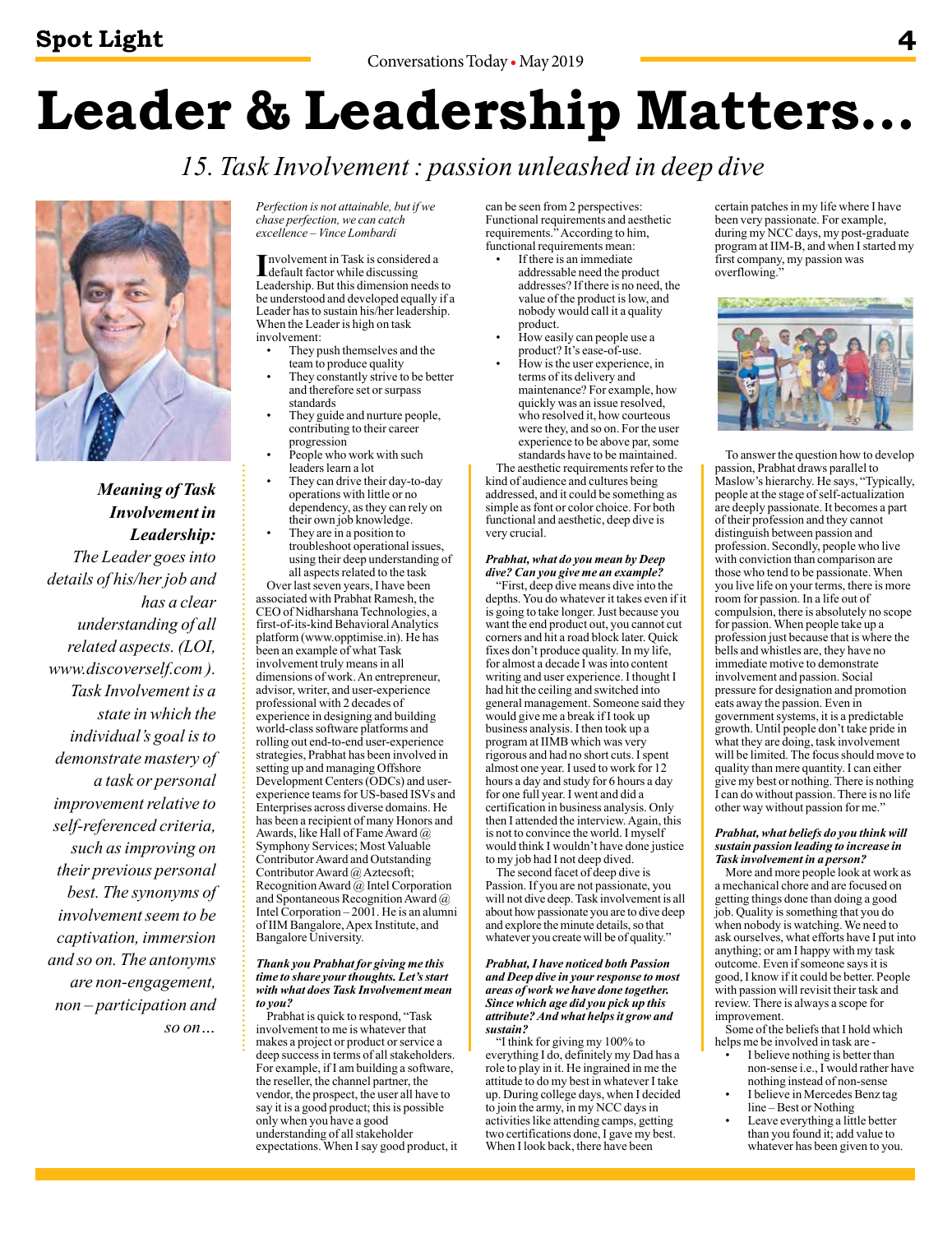#### Conversations Today • May 2019

## **5 Spot Light**

Otherwise don't even take it up.

- If you just have to complete a task, anybody can do it
- Be passionate about whatever you do, there is no other way



I strongly believe that each one of us has immense potential to excel in whatever we do. If we are not going deeper we are only limiting our potential. We are not leveraging our ability to excel at things. People who are passionate are actually exploiting their potential. When the whole world is filled with passionate people, it will be a different planet altogether, for then you excellence all around you. It would be a fairyland. Passion can become infectious. When you see others passionate, it rubs off on you also."

#### *As a Leader who notices perfection and imperfections easily, Prabhat can you tell us what are the flip sides to this attribute? How do you manage to work with people who may not be passionate in their tasks?*

Prabhat lights up with a large knowing smile and shares, "When it comes to parenting, I get too passionate and become fussy too. Somewhere I have realized that in this need for deep dive, I am becoming detrimental and it is not helping my kids and others at home.

Too much of task involvement and focus can make you get caught up at the micro level and lose sight of the macro. In management, they say such person is too tactical and not strategic. They are called the sticklers. They can become blind to the big picture. They should be careful not to bury themselves in a hole. That can frustrate others too.

My own personal journey is to see how I can balance the macro and the micro. I am still learning to accept that there can be different standards and at the same



time, encouraging others to move up to a better level. I am thinking maybe they need some more time, guidance, or maybe this is not their priority; can I be a little more accommodative than just shooting them down? We are not showing them the spark the way they want to see it. Once they realize why we are doing what we are doing, the spark will be there in them as well and they will be passionate. Somewhere we kind of force them to be passionate, which will never work. It will again become mechanical. If we get angry or upset, they will start developing aversion towards that passion. They will only wait to hit back when we do not live up to what we speak."

#### *Prabhat, from your experience as a leader, is task involvement possible to be developed in people? If so, how can we develop the attribute?*

Prabhat connects to the EQUBE life education program for students that he has been part of and shares, "If there is purpose, there is passion. If you are strongly married to a purpose I don't see why you won't be passionate about it. When I take up a job just because I have to, where will passion come from? Can you go without sleep for three days to write an article? Can you go without eating or drinking one full day to finish writing a piece of code? That's passion. We can't teach people to be passionate. Instead, we can invoke the purpose within them. For example, if there is a person who comes for a writing job, first I will ask them the question are you happy being a writer? Do you really want to be one? Give me an honest answer. If they say no, then there is no point in dealing with them or finding a method to get the best from them. Someone may say yes, I am interested, but I don't know how to do or I am willing to learn. Passionate people are those who have no bounds."

Prabhat thinks willingness and openness to learn are important for task involvement. An 'I-know-it-all' attitude does not help to learn. Find out what they love doing and give them something that they enjoy doing. Lighting the fire of passion is the key. Sometimes they may come to you without a passion. But what you are doing may fill them with passion. Show them something that they are willing to sign up for. Once they are filled with passion, they will certainly dive deep. They will not cut corners."

Prabhat adds, "Interesting enough, we cannot go and ask someone to become little less passionate. I will never do that and would probably say I would rather die than be without passion."

*Well said Prabhat, and thank you for your valuable insights. Can you leave some of your punchlines for our readers?*

- Best or nothing!
- Try to leave things better than the way you found it.
- Try to raise the bar constantly in terms of your ability to excel
- Just focus on your bit.
- If all are mechanical we are living with robots. Passion is only for humans. Make use of this opportunity where you are born as a human being and be passionate.

Involvement for leadership has two dimensions, Task and People. This article dealt with task involvement and in the next one let us discuss People involvement.

**—Dr. Kalpana Sampath**

## CSIM **Centre for Social Initiative and Management**

**C**entre for Social<br>
Initiative and<br>
(CSIM) is a unit of Manava Initiative and Management Seva Dharma Samvardhani. It is a learning centre that promotes the concept of social entrepreneurship.

CSIM offers **training and consultancy to social enterprises** – for-profits and non- profits to facilitate them to apply successful business practices and yet retain their social mission.

It also offers training and hand holding support to prospective social entrepreneurs and enable them to launch their social initiatives.

For more information, please visit our website **www.csim.in**

#### **Contact Persons:**

Ms. **Marie Banu**, Director, Chennai @ 9884700029

Mr. **Ramesh Balasundaram**  Director, Bangalore @ 9845211311

Mr.**K L Srivastava**, Director, Hyderabad @ 9912656112

Dr. **Madhuri. R**, Head, Coimbatore, @ 9840222559

Mr. **Sandeep Mehto,** Head – Hosangabad , @ 96696 77054

CSIM also facilitates **Social Accounting and Audit** for social enterprises, CSR projects, and NGOs through Social Audit Network, India (SAN India).

For further information, please contact: Ms.**Latha Suresh,**  Director, SAN, India @ 92822 05123. **www.san-india.org**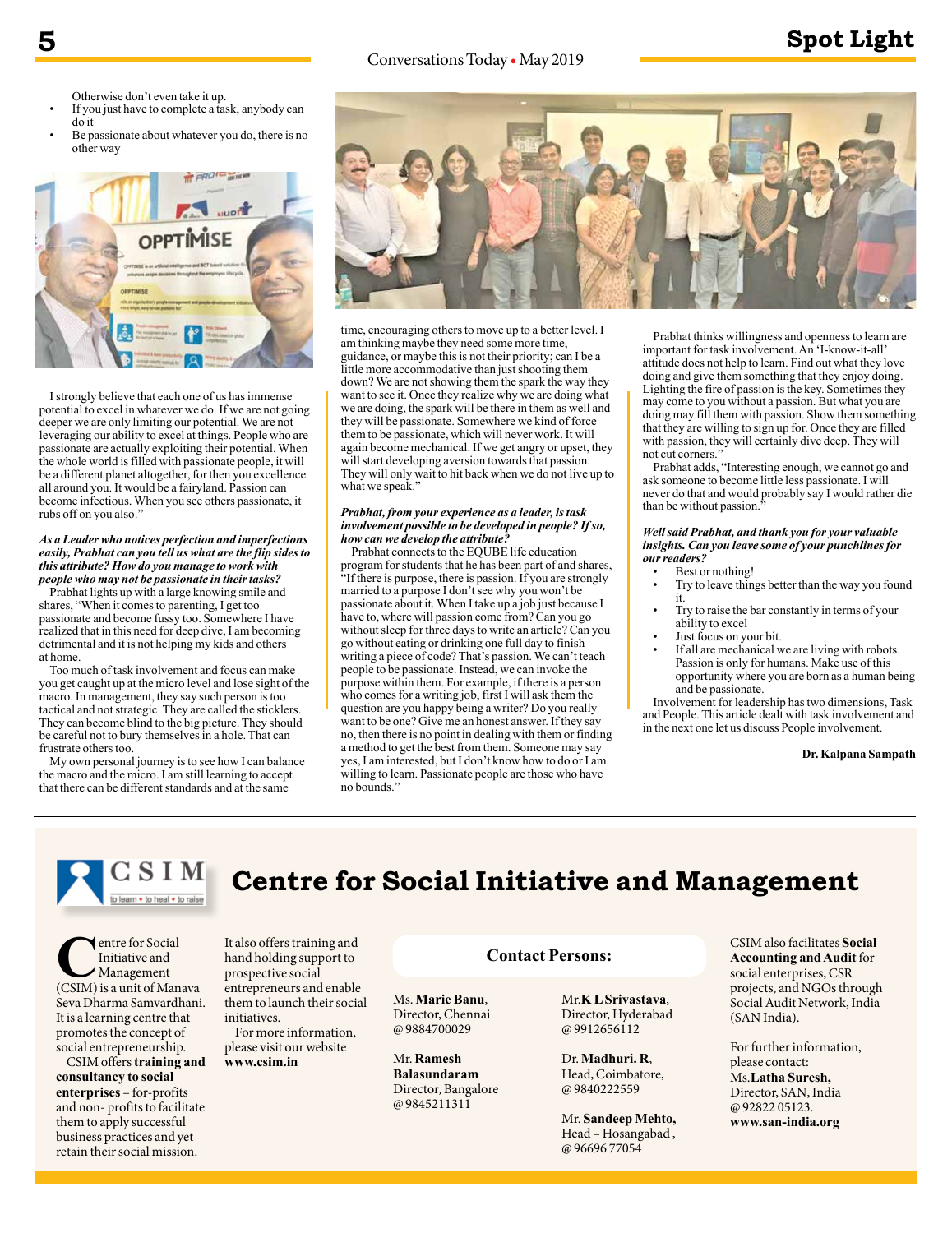It's something most of us are acquainted<br>with. We grew up learning about it in with. We grew up learning about it in our schools, through social awareness programmes, and have read about, extensively — India has a literacy problem. While the country has had a disparity between the literate and the illiterate, several efforts have been taken to improve this ratio. For several years now, the Each One Educate One initiative has been working tirelessly at doing just this.

"One of the biggest challenges we see is the magnitude and scale of the problem. Even today, 70% of our nation's population lives in rural India and much of these parts have limited or no access to quality education," says Deepika Amirapu, Trustee, Each One Educate One, "This offers an opportunity to us to tap this large under-serviced population

by bringing quality education into these communities and making them part of the growth story and contributors to nation building."

While it's no doubt that the country's prolific growth has turned an entire generation into an aspiration-driven class, Deepika fears that the situation has also resulted in a growing divide — between those with and those without access to quality education. "This much touted growth also comes with the risk of a perception that the benefits of this growth is trickling down to the underprivileged. We find this perception as being the first roadblock in any conversation on this topic," says Deepika.

While Indian literacy rates have seen a steady climb from 61.5 percent to 70.5 percent between 2004 and 2014, the world literacy rate is a far superior 86.3 percent. "At Each One Educate One, we believe that good education, good health and good nutrition are the three parts of the new essential trinity that must become the basic right of every child," says Deepika. She adds: "Only when society is able to give children these three basic

rights, can it demand them of their responsibilities when they grow to become citizens of the country."

While India's growing literacy rate is a step in the right direction, the Each One Educate One initiative believes we can do better. "Our focus is on the quality of education that we are giving the children today, keeping in view the kind of citizens they will turn out to be tomorrow," says Deepika, "By this measure, we would look at students not being just able to read and write but being contributors to the society."

The commercialization and rapid scaling-up of institutions like health and education Deepika feels, is partly to blame as inhibitors to inclusivity. "A new

It's not just education that Each One Educate One focuses on, but value-based education as well — or as Deepika puts it: "holistic personality development". The schools it supports, for instance, focus on promoting human values early on in a child's growth and development. These



paradigm of viewing education as a service to society is one of the factors that can reduce the rampant

commercialisation of education," she says, "This will go a long way in fulfilling our promise to the nation's children of their right to quality education." In a nutshell, that is exactly what Each One Educate One does — viewing education as a service and an obligation to society.

# **EDUCATION: THE ELIXIR OF LIFE**



include values like truth, conduct, peace, love and non-violence. "The hope is that as the child grows, these values manifest into civic and constitutional values of a global citizen," says Deepika.

For all these lofty plans, there are a set of medium-term targets that the organization has set for itself. The first of these targets deals with the parameter of Scale. "We want to scale up the number of beneficiaries who the program has been able to bring into the ambit of education," says Deepika, "From supporting 5,000 children in partner-institutions, we want to sponsor 15,000 students across existing and new schools by 2022." The second is Expansion: "Each One Educate One will, by 2020, have its overseas chapters to support the cause of education in countries where it is still not a basic human right or entitlement for children," she says, "Presently, members of the Foundation from UK, USA and Australia support students studying in the existing partner institutions." The third goal is that of Awareness:

"We want to emphasize on the importance of rural education and the need for a serious intervention by society to bridge the increasing urbanrural divide as far as access to quality education is concerned," says Deepika. Another approach being adopted by the organization is that of championing values based education and its adoption as whole-school approach. "We try doing this by creating awareness among the key stakeholder groups like parents, teachers and the government," says Deepika.

Perhaps the most important step to achieving all this lies in advocacy:

"Each One Educate One, through its partner schools, has been involved in influencing government legislation to introduce values based education in the government schooling system," says Deepika.

The organization draws inspiration from the works of Sri Sathya Sai Baba especially in free healthcare and free education. "His work is a testimony to how these models can work in the present day," says Deepika. And in keeping with the approach of valuedriven education, the fundamental value at the core of Each One Educate One is that of "community involvement". Deepika says, "It draws its inspiration from the timeless idea of 'Vasudaiva Kutumbakam' (the entire world is one family). Hence, in every activity or program by the foundation, societal involvement is paramount."

Another aspect of Each One Education One that has stood out as a beacon of success is the foundation's sustainability story. "It's a reality in many of our schools today where those who work for us from local areas are already stakeholders," says Deepika, "They help in running of the school and sponsoring children's education. These individuals have realized the value that these schools are adding to the community, and come forward to contribute towards purchase land, construction of buildings and other infrastructure." As India continues its march towards 100 percent literacy, there's no doubt that initiatives like this one will play a key role in that journey. "We should be able to get there  $(100)$  percent literacy) in the next two decades," says Deepika, signing off.





*As India continues its march towards 100 percent literacy, there's no doubt that initiatives like this one will play a key role in that journey.*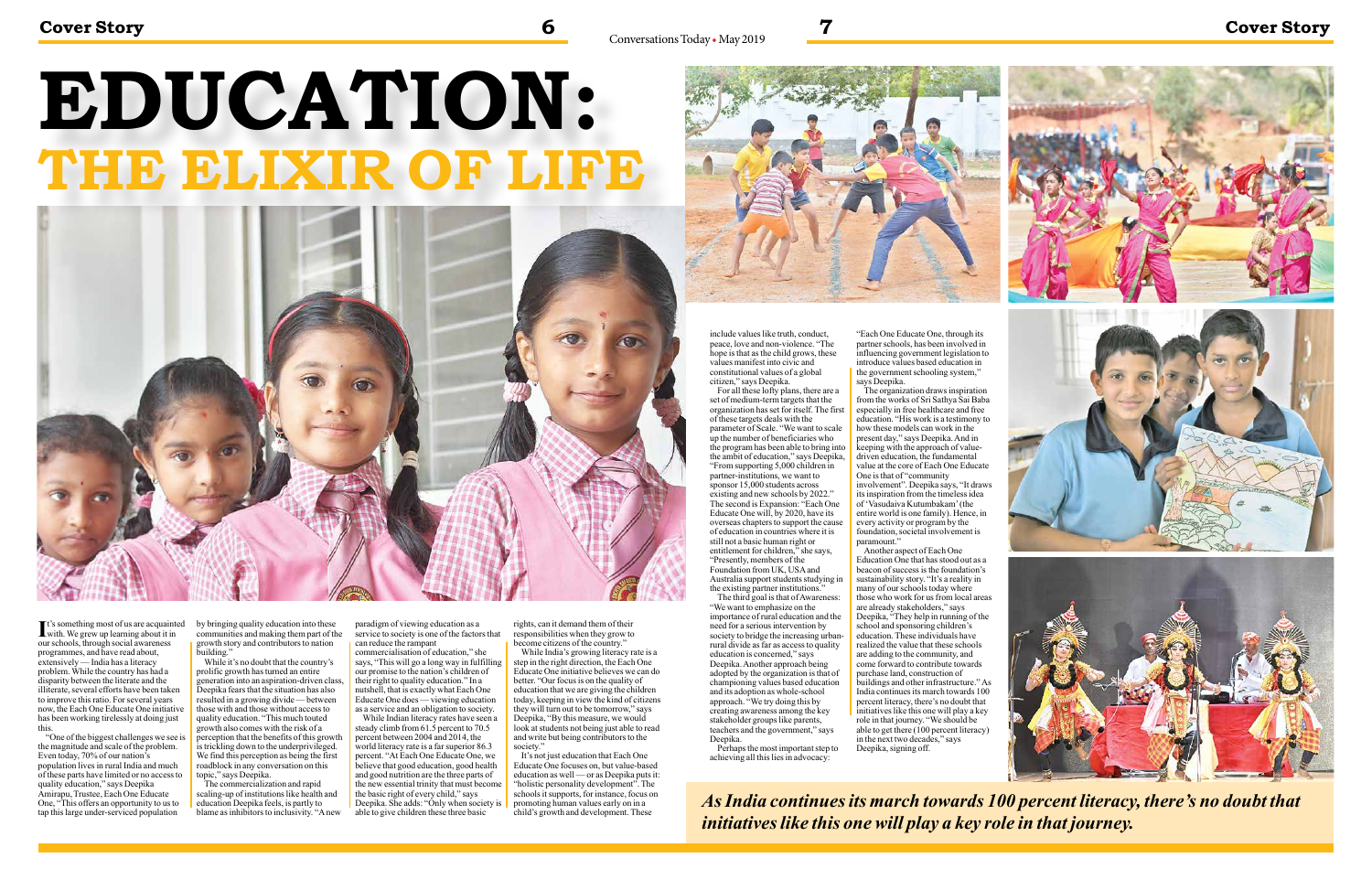## **Have dementia? Don't forget to dance**

*Her mother may forget, but at Memories Cafe, she makes new memories for the both of them.*







First, you might hear snatches of<br>music. Followed by bursts of laughter. Some days, you might hear singing, usually to oldies from the 1960s.

If you walk towards these sounds, you might be greeted by the sight of a large group of older men and women, accompanied by younger faces perhaps their children, siblings, or helpers.

They sing, they dance, they move with uninhibited joy, or they sit contentedly and watch the action, chatting with others. It's a session of Memories Cafe in action, and the mood is festive.

Yet celebration was probably the last thing on the minds of these attendees, when they, or their loved ones, first received the diagnosis — dementia.

Just ask Belinda Seet, whose mother, Katherine, was diagnosed in 2011, with Alzheimer's Disease, a type of dementia.

"In the beginning, I cried a lot because you know on TV and everywhere, you always see it's like this person losing themself, this person not remembering," says Belinda.

But she rallied herself, aware that she had managed to care for her late father, when he had cancer. "Once I calmed down, I decided there and then that I want to make my life with my mom as happy as possible. I want to make as many memories as possible."

"When she goes, the memories are for me."

Dementia is an illness that causes brain cells to die at a faster rate, leading to a failing memory, impaired intellectual functions, and personality changes. According to Alzheimer's

Disease International, every three seconds, someone in the world develops dementia.

In Singapore, it is estimated that over 45,000 people are affected by one form or other of dementia, or 6.2 percent of the elderly population. By  $2050$ , this is expected to grow to 187,000.

There is currently no cure for dementia, but there is medication for Alzheimer's that can temporarily ease symptoms and for some, slow down the disease's progress.

Advised by the doctor to keep her mother's brain engaged, Belinda devised activities to hold her mother's interest: "I know that my mum loves knitting, so I come up with little plans, and then when I feel that she's already sort of used to a certain pattern, I change the pattern. And that helps her<sup>3</sup>

She also continues to holiday with Katherine, and makes a point of bringing her along when she meets friends.

And then, there's Memories Cafe. Started by Singapore's Alzheimer's Disease Association (ADA) in 2014, it is a weekly affair that sees persons with dementia and their caregivers take part in activities to engage them cognitively, such as, singing, drumming, as well as dance and movement. This is followed by an hour for lunch and socialising.

 Activities are held in dining spots accessible to the general public — to heighten the visibility of those with dementia, and chip away at some of the stigma surrounding the disease. Staunch supporters of the programme include Over The Counter at the National Library, the Soup restaurant chain, and Food for Thought at the National Museum of Singapore.

"Many caregivers, when they take care of a person with dementia, the focus at home is on basic needs — have they taken their medicine, did they take a shower, do they have enough food to eat?" says Ruth Wong, programme executive at ADA.

"The physical needs, most of the time, are being taken care of. But not the social, emotional needs.

"So I'm hoping that Memories Cafe will bridge that gap and help persons with dementia and caregivers have a good time together. And through that, it may renew their relationship," says Ruth, an energetic presence at virtually every session.

Belinda and Katherine have been attending Memories Cafe sessions for about two years. "It's actually a wonderful event for Alzheimer's patients, as well as caregivers. Because caregivers need a break, as well,' says Belinda, who also volunteers at the sessions.

"There are so many other caregivers around, we all sort of know each other, we talk to each other, we ask each other for information, help each other. It's like a family.'

At the same time those with dementia, when "they see other people like [them], they don't lose hope'

Lee Yeong Wei, who has been facilitating Memories Cafe sessions for two years, puts it this way: "It's mainly to have an hour of activity, to spend time together, to share laughter, to play, sometimes, just to have a moment to be silly."

Society tends to treat people with dementia and the elderly with kid gloves, fearful that they may hurt

themselves, but sometimes "niceness is very limiting", says Yeong Wei, a dance professional by training.

"When you say, 'Don't do this', 'Don't do that', you create a lot of fear, and there is already a lot of fear in them. But what about working with the fear, what about facing the fear?"

"My approach in Memories Cafe is that whatever trouble it is, we will try, we will do. That is why we are here. It's not to make things easy, it's to face the difficulty."

His biggest takeaway after working with people with dementia for two years: "The word 'dementia' becomes less and less important for me...I get to see past dementia and see who they are.

Points out Belinda: "When people hear 'dementia', 'Alzheimer's' everyone freaks out, and they always feel, 'ah oh no, oh no'.

But when they chance upon Memories Cafe in action, their perspectives change. "You know, it is not so bad after all, there are things to look forward to. Even if you have dementia, it's all right," says Belinda.

Sometimes, Katherine objects to going out with Belinda. "She always tells me, 'But I'll forget again tomorrow. I won't remember. I go back, I won't remember.

"I say, 'It's ok, because tomorrow is a new day.'"

**—A story by Our Better World (the digital storytelling initiative of the Singapore International Foundation (www.ourbetterworld.org)**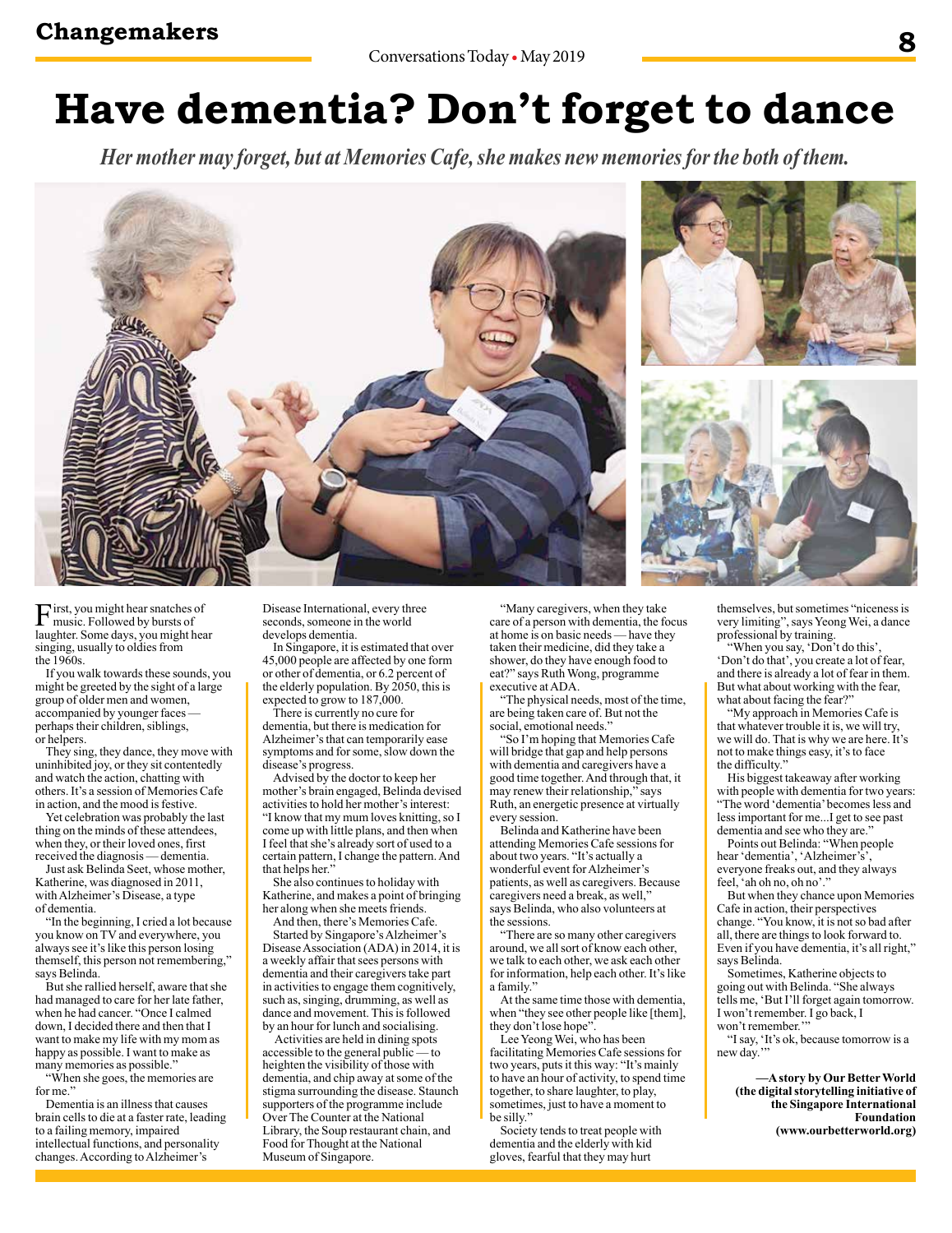# **Aspirations from Slums**

Life in Indian slums always reminds<br>
us of the consequences of planning rural and urban development separately, unmindful of the forward and backward linkages that influence lives of the underprivileged families. Right from the sense of belonging, people from slums have dual roles and responsibilities that keep them from pursuing a better, happier future. "Children are the most affected in such areas. Adults know priorities and adapt accordingly but children always look for fun, play, learning and a meaningful bond with family, community. The very way of life in the slums is antagonistic to this aspiration," says Ms Sona Kumar, Managing Trustee of Sona Sarovar Trust in Mumbai, Maharashtra.

A retired Assistant Manager from the Reserve Bank of India's Central Office in Mumbai, Sona believed that educated and privileged individuals must understand the other half and help alleviate their conditions of life. "The intention is to help. All other variables fall into place when you look for an opportunity to help someone in need. For me, it started with a physically handicapped girl who was crippled due to polio and felt miserable about not being able to move around independently. When I saw her walk with callipers and handle business through the sewing machine we had provided, I felt a strong resolve to touch many such lives. Thus was born the Sona Sarovar Trust in 2007".

A decade long volunteering experience with an NGO introduced Sona to the challenges of rural life. The journey continued with many projects on rural rehabilitation, sanitation, solar energy and income generation. Sona and team soon recognised the critical link between poverty and illiteracy so decided to focus on child education in the neighbouring slums. Slums are a breeding ground for all anti-social activities and children in slums were exposed to all such dangers on a daily basis, affecting their lives and aspirations. Now that the Trust wanted to improve their lives, entering these communities and building a strong bond with adults and children alike, was inevitably the first significant step.

Play was the best possible way and establishment of tuition centres let the team further interact with the community. "When you work in slums you begin to realise that life in the slums is not just about insufficient infrastructure. Rather, it is about neglect at the individual, family and community level that discourages aspirations outside these slums. We had to annihilate this neglect to create a long term impact in the children's lives," says Sona, whose team designed moral education classes for the children. "It is important for these children to grow up to be good human beings and responsible citizens, in order to create room for change," she adds.

According to Sona, one of the biggest challenges in working with these



*Sona Sarovar Trust has touched the lives of more than thousand children over the years and looks forward to building a model in the Anand Nagar slum in Jogeshwari, Mumbai*

children has been the movement of their parents between native villages and the city. The situation forces children to discontinue education and engage in labour occasionally, which in the long term becomes their vocation. "They are not bothered about missing their final exams. Parents are not interested in attending parent teacher meetings in the schools," laments Sona. The Trust enables such children to complete their classes through supplementary examinations. With illiterate parents finding it hard to allocate earnings for education, children dropping out of schools is a usual phenomenon, further increasing the risk of exposure of antisocial activities like drug peddling, liquor supply and gambling. In a quest for engaging them meaningfully, the Trust began to celebrate children's birthdays and festivals regularly.

Simple excursions and occasional visits to restaurants and movie theatres keep the excitement intact, ensuring



good attendance in the tuition centres. "When we ensure that children attend regularly, it becomes easier to take care of all their needs in a holistic way," she says. In an effort to improve their health, the Trust began to distribute calcium and vitamin supplements. "A child developed lump in his throat due to some reason and the momentary apprehension about the medicines we distributed scared us. We soon switched over to distribution of fruits and other healthy foods," Sona recalls. Regular medical camps guide the distribution of health foods and other follow up initiatives like treatment of cavities, distribution of power glasses, etc. With camps becoming a regular feature, the Trust learnt that children were unaware of basic hygiene. Workshops followed to educate children about hygiene, menstrual and reproductive health. The awareness created, along with scholarships ensured that girls attended schools regularly without dropping out.

Sona and team now accompany their children to inter-school cultural competitions, sports tournaments and marathons. "We identify their interests and provide the right kind of preparation throughout. One of our girls has won more than fifteen races. Looking at children's interest in marathon, we also help in registration and provide professional shoes," says Sona, adding that catering to children's small needs has now given them the position to shape children's future aspirations. Sona Sarovar Trust has touched the lives of more than thousand children over the years and looks forward to building a model in the Anand Nagar slum in Jogeshwari, Mumbai. "Children must grow up to be happy, rational individuals. Our trust dreams of a day when slums do not characterise children's identity and aspirations. It sure is a long road ahead, but worth all the efforts today," she says. **—Shanmuga Priya.T**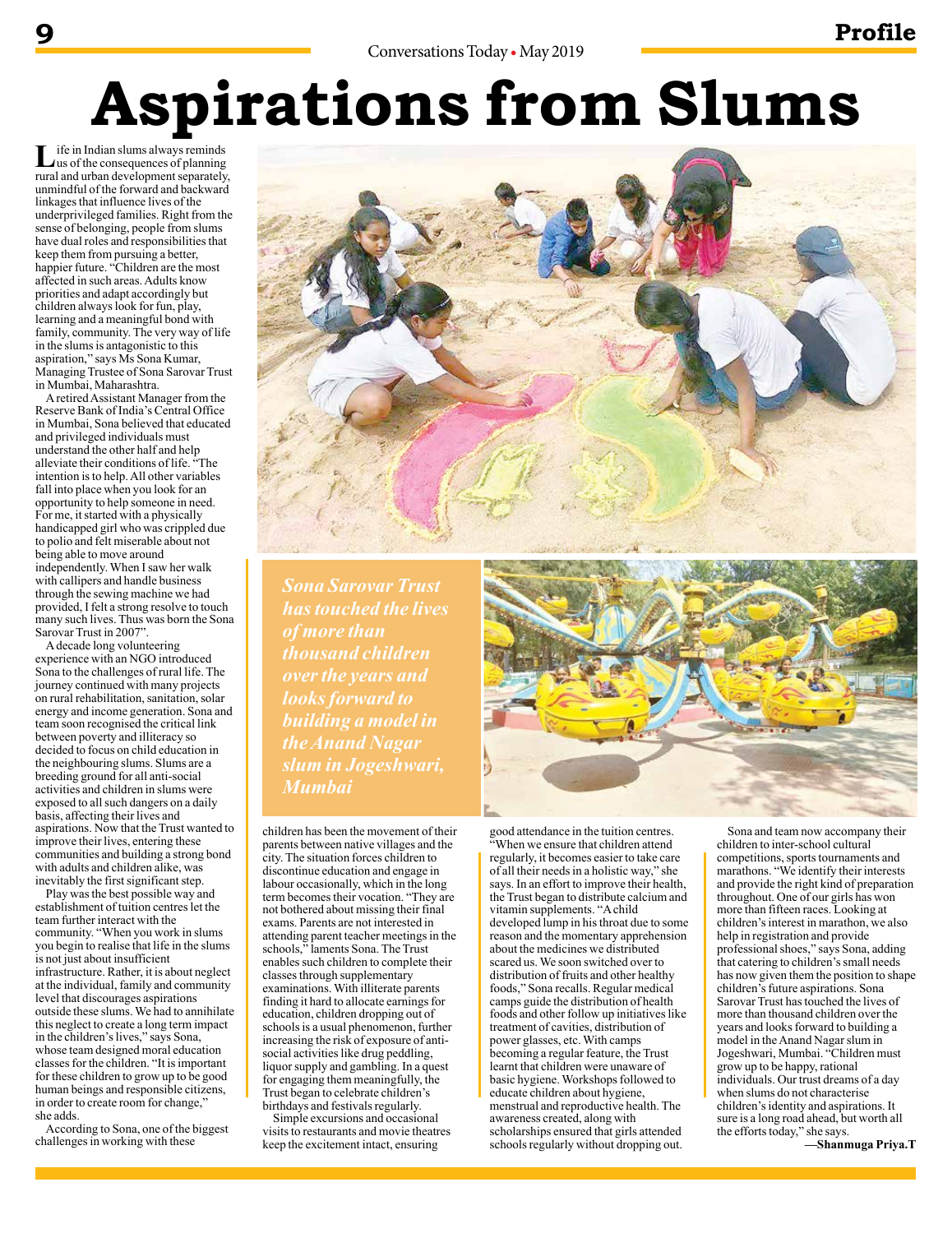## **Conversations with Shri Ramana Maharishi**

A Cochin Brahmin, Professor in the<br>
interacting comparation with S<sub>ri</sub> interesting conversation with Sri Bhagavan. Sri Bhagavan advised surrender to God. The visitor gave a glimpse of an ICS Officer. The gentleman while a student was an atheist or an agnostic. He is very pious now and the change has surprised everyone who had known him before.

In further conversation, the following points were noteworthy -

The visitor said: "One must become satiate with the fulfilment of desires before they are renounced."

Sri Bhagavan smiled and cut in: "Fire might as well be put out by pouring spirit over the flames.

(All laugh). The more the desires are fulfilled, the deeper grows the *samskara*. They must become weaker before they cease to assert themselves. That weakness is brought about by restraining oneself and not by losing oneself in desires.

**D.:** How can they be rendered weaker?

**M.:** By knowledge. You know that you are not the mind. The desires are in the mind. Such knowledge helps one to control them.



**D.:** But they are not controlled in our practical lives.

**M.:** Every time you attempt satisfaction of a desire the knowledge comes that it is better to desist. Repeated reminders of this kind will in due course weaken the desires. What is your true nature? How can you ever forget it? Waking, dream and sleep are mere phases of the mind. They are not of the Self. You are the witness of these states. Your true nature is found in sleep.

**D.:** But we are advised not to fall into sleep during meditation.

**M.:** That is stupor you must guard against. That sleep which alternates with waking is not true sleep. That waking which alternates with sleep is not true waking. Are you now awake? You are not. You are required to wake up to your real state. You should not fall into false sleep nor keep falsely awake. Hence:

*Laye sambodhayeccittam vikshiptam samayet punah.*

What does it mean? It means that you should not fall into any one of these states but remain amidst them in your true unsullied nature.

**D.:** The states are of our mind only.

**M.:** Whose mind? Hold it and see.

**D.:** The mind cannot be held. It is that which creates all these. It is known only by its effects and not in its true nature.

**M.:** Quite so. You see the colours of the spectrum. Together they form the white light. But seven colours are seen through the prism. Similarly, the one Self resolves itself into so many phases, mind, world, body, etc. The Self is seen

as the mind, the body or the world. That is to say, it becomes whatever you perceive it to be.

**D.:** These are difficult to follow in practice. I will hold on to God and surrender.

**M.:** That is the best.

**D.:** How can I do my duties without attachment? There is my wife, there are my children. I must do my duty towards them. Affection is necessary. Am I right?

**M.:** How do you do your work in the College?

**D.:** (laughing) For wages.

**M.:** Not because you are attached, simply as doing your duty.

**D.:** But my pupils expect me to love them.

**M.:** "Detachment in the interior and attachment in appearance," says Yoga Vasishta.

> *—Source: Talks with Sri Ramana Maharshi*

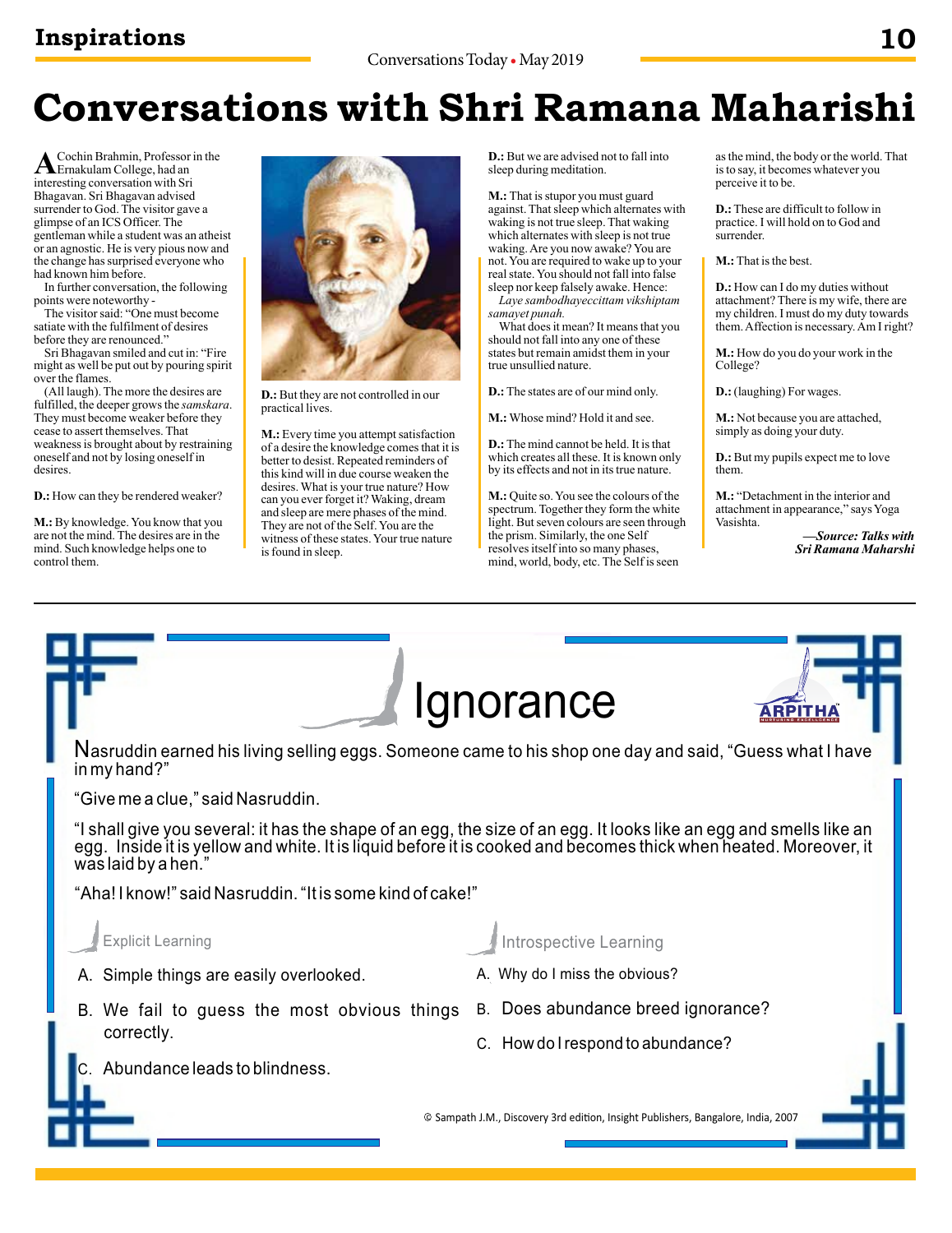# **The importance of ownership in understanding social enterprise**

*"I want to destroy ownership in order that possession and enjoyment may be raised to the highest point in every section of the community." George Bernard Shaw*

Over the years there has been a<br>considerable amount of time and energy spent on discussing social enterprise – what it is, what it could be, what impact it has. At times this has been quite a creative and stimulating experience, while at other times it has been negative and tiresome.

In all these discussions, I believe, not enough emphasis has been laid on ownership. Who owns these social enterprises and are they accountable not only to themselves but also to the wider public? Accountability is going to become more and more important for social enterprises as they take on public and community sector contracts and have to account for their actions to a variety of different stakeholders.

With private corporations, ownership is often a slippery beast. The ownership of the 'means of production' can be difficult to determine as it is, at times, not fully declared – but is often the key to understanding why an organisation acts in the way it does.

Andy Wightman in his recent research and writings illustrates this in the following paragraph which refers to land specifically, but also can be extended to property and the 'means of production':

Guy Shrubsole in his recent book, Who Owns England, writes that less than one percent of the population owns about half of England and Wales. This cannot be right if we are trying to create a fairer more equal society.

Faced with these glaring inequalities, perhaps the only way to fully understand them is to go back into history and trace the threads that lead us to where we are now. Thus,indulgemy historical and simplistic foraging...

Before capitalism there was a feudal system in the UK where a reigning monarch could grant whole tracts of land along with a title as a reward to the aristocracy for some form of favour. This ownership of land meant money could be made and inequality could persist – land being the primary source of wealth.

*Land is about power. It is about how power is derived, defined, distributed and exercised. It always has been and it still is thanks to a legal system that has historically been constructed and adapted to protect the interests of private property. ('The Poor had No Lawyers' by Andy Wightman.)* 

At the time of the British Empire, European imperialists conquered foreign lands and introduced a form of ownership applying European laws - in effect taking control of whole areas through the ownership of land. As an aside, many tribes in Africa could not get their heads



around the ownership of land as it was a concept that challenged their existing value system – land to grow crops, air to breathe, panoramic beauty where all things that existed for all the people and, prior to colonisation, could not be owned in our sense of the word.

In Victorian times ownership and property became all important causing increased social and economic inequality as ownership of property would be passed on within families. In fact, those not owning property were excluded from voting, which reinforces Wightman's comments cited above.

In the mid-19th century the co-operative movement emerged as a way that goods and services could be produced for the benefit of the workers and the wider community, not just the factory owners. Workers co-operatives were created so that they themselves owned the means of production.

In the last two centuries, many voluntary organisations and charities adopted a form of 'trust' where ownership was not held by an individual or indeed a group of people. Rather, those organisations where run and managed by 'stewards' operating in the best interests of the organisation to provide maximum benefit to beneficiaries. A similar structure was adopted by many housing associations.

In the 1970s, Community Co-operatives were established in the Highlands and Islands of Scotland responding to negative economic factors - such as depopulation, dwindling services and a lack of employment opportunities. This model was largely copied by Community Businesses – functioning business enterprises that were owned and controlled by local people for the benefit of those living in local communities. In these cases, ownership of the business was held by the 'community' and not by individuals.

This now brings us to the current

situation with social enterprises. They are not public sector, nor are they part of the private sector where individuals own organisations and companies. Social enterprises sit somewhere between these two much larger sectors – and this, I would argue, is why ownership of a social enterprise is key to our overall understanding of what is and what is not a social enterprise.

Yvon Poirier, a French Canadian pioneer within the social economy, explains the origins of the term 'social enterprise' stating that its meaning originally...

*...relates exclusively to the type of ownership. By 'social', one means that the ownership is by humans (persons) and not by shareholders* (Social Economy and Related Concepts Paper, 2012)

He then goes on to explain that in the 1990s the term 'social enterprise' – particularly in the English-speaking world, took on a totally different meaning. The term 'social' in recent times has come to mean the purpose or sector of activity and not the ownership of the enterprise.

This shift in meaning is significant as the end result of social enterprise activity has become more important than the type of organisation. This has led to current thinking which stresses the dominance of social impact over how that impact is delivered and crucially linked to this, the ownership of the organisation.

In trying to understand the creation and evolution of social enterprise, we have become too bogged down in what a social enterprise does and what impact it claims. We are guilty of overlooking the issue of ownership and this is a situation I feel needs addressed.

In order to address this issue of ownership of a social enterprise, some activists have stressed the need for an 'asset lock'. This ensures that individuals do not, and will not, benefit directly from their involvement in a social enterprise. In a way, this skirts around the central issue which is about who owns the enterprise – indeed, who owns and thus controls, the means of production. Ownership, in my view, should be more central to our understanding.

Many organisations that claim to be social enterprises are up-front about their social impact credentials, hoping that no-one will looks too closely at the ownership of their enterprise. Of course, those private sector businesses with strong Corporate Social Responsibility (CSR) should be applauded – particularly if they genuinely report on what social benefits they provide and do not only use it as a marketing tool.

However, praising these private businesses for their CSR reporting does not qualify them as a 'social enterprise'. In my view a social or community enterprise is about collective ownership maximising benefit to a wider society.

When thinking about social enterprises, the first questions to ask are, who owns it and what is the ownership structure. This will help in understanding where that organisation is coming from and why it is acting in that particular way.

The key issue around ownership is whether or not the social enterprise is acting in a way that maximises social or community benefit, or is acting solely in the interest of the owners.

Collective ownership operating on behalf of a wider community ensuring future sustainability to benefit society has to be preferred to privately owned business masquerading as social enterprises.

In fact, I would go further. I believe that all organisations that have a central social or community purpose should keep regular and transparent social accounts. These 'accounts' should affirm the key things about the organisation, including ownership, and at the same time provide an indication of the social and community impact backed up by evidence.

And going even further, I believe that in order to give social reports integrity, they should be subject to an independent audit. For information on a practical way forward, see www.socialauditnetwork.org.

> **—Alan Kay Co-Founder, Social Audit Network , UK**

*Alan Kay was one of the original founders of the Social Audit Network (SAN) which encourages social and community organisations to keep regular social accounts and have them independently audited – www.socialauditnetwork.org. Alan is retired but during his working life he had more than 35 years of experience in community development and social enterprise sector in the UK and overseas. Alan's background was in overseas development Since returning to* 

*Scotland in 1988 he mainly worked with community-owned enterprises and social enterprises. He remains loosely attached to Glasgow Caledonian University as a Senior Visiting Fellow of the Yunus Centre for Social Business and Health. Email: alan.kay20@gmail.com or alan.kay@gcu.ac.uk*